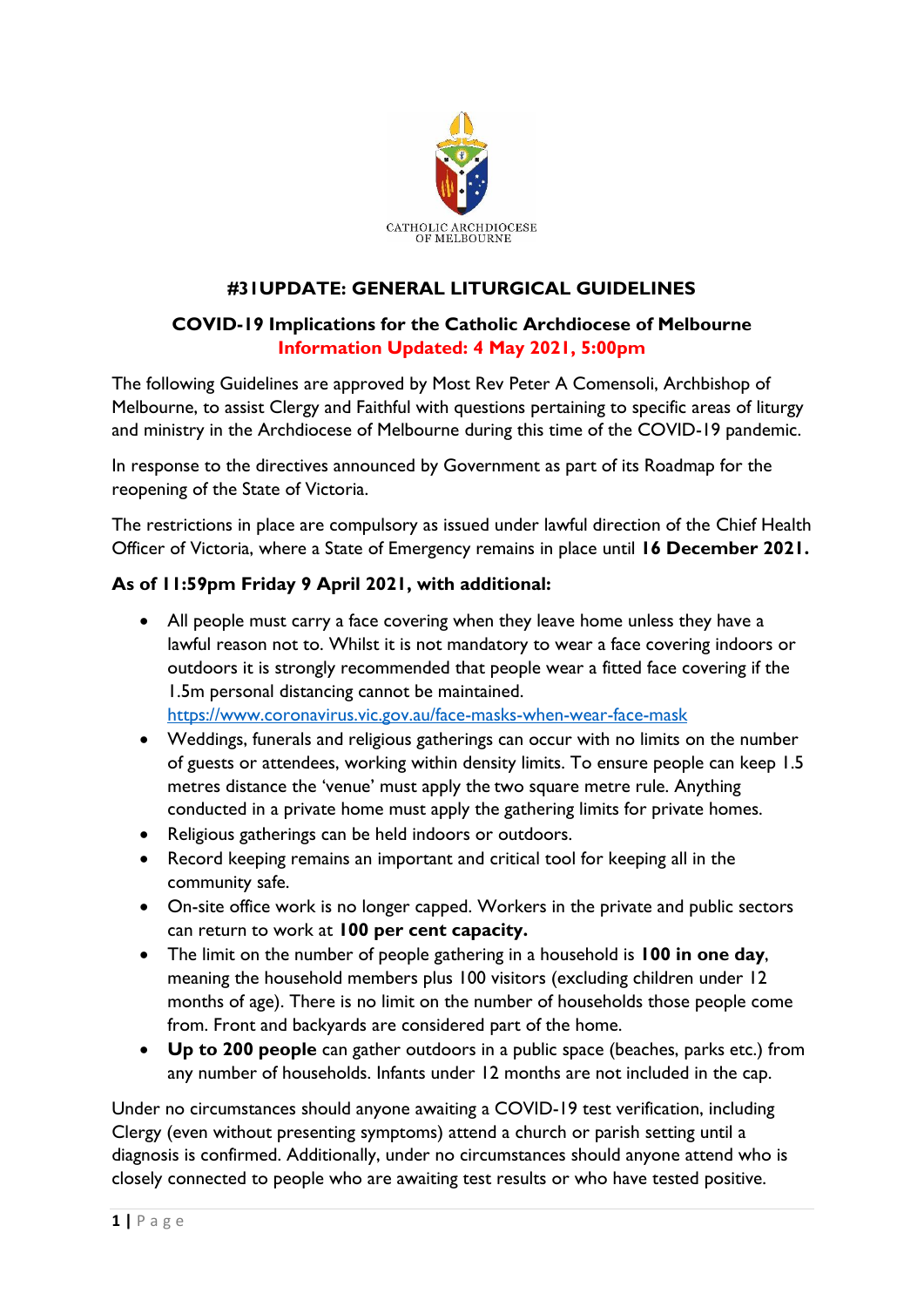## **VICTORIA**

We welcome the opening up of our places of worship and opportunities for gathering, but remain mindful and respectful that many in our community will be feeling cautious and anxious in coming weeks, and that density quotients will prevent our full communities gathering as they would wish.

For the time being, all Catholics in Melbourne continue to be dispensed from the obligation to attend Sunday Mass until further directed by the Archbishop. We continue to carry the happy obligation to keep Sunday holy, whether we can attend Mass or not, and can do so by any kind of prayer with members of our household and parish, reading holy scripture, and encouraging one another in our faith. Prayerfully watching an online Mass continues to be a great source of comfort on Sundays.

| <b>Places of</b>   | All places of worship including churches, adoration chapels and other                                                                                                                                                                                                                                                                                                                                                                                                                                                                                                                                                                                                                                                                                                                                                                                                                                                                                                                                                                                                                                                                                                                                                                                                                                                                                                                                                                                                                                                                                                                                                  |
|--------------------|------------------------------------------------------------------------------------------------------------------------------------------------------------------------------------------------------------------------------------------------------------------------------------------------------------------------------------------------------------------------------------------------------------------------------------------------------------------------------------------------------------------------------------------------------------------------------------------------------------------------------------------------------------------------------------------------------------------------------------------------------------------------------------------------------------------------------------------------------------------------------------------------------------------------------------------------------------------------------------------------------------------------------------------------------------------------------------------------------------------------------------------------------------------------------------------------------------------------------------------------------------------------------------------------------------------------------------------------------------------------------------------------------------------------------------------------------------------------------------------------------------------------------------------------------------------------------------------------------------------------|
| <b>Worship and</b> | church buildings used for public prayer and religious services may                                                                                                                                                                                                                                                                                                                                                                                                                                                                                                                                                                                                                                                                                                                                                                                                                                                                                                                                                                                                                                                                                                                                                                                                                                                                                                                                                                                                                                                                                                                                                     |
| <b>Religious</b>   | open for permitted religious ceremonies.                                                                                                                                                                                                                                                                                                                                                                                                                                                                                                                                                                                                                                                                                                                                                                                                                                                                                                                                                                                                                                                                                                                                                                                                                                                                                                                                                                                                                                                                                                                                                                               |
|                    |                                                                                                                                                                                                                                                                                                                                                                                                                                                                                                                                                                                                                                                                                                                                                                                                                                                                                                                                                                                                                                                                                                                                                                                                                                                                                                                                                                                                                                                                                                                                                                                                                        |
| <b>Gatherings</b>  | Religious gatherings can be held indoors or outdoors. Venues<br>$\bullet$<br>must apply the I person per two square metre rule to ensure<br>people have enough room to maintain 1.5 metres distance<br>between them. There are no group limits other than the<br>density quotients;<br>The two square metre rule must be used in conjunction with<br>electronic record keeping. The square metre rule doesn't<br>include babies under 12 months of age;<br>Record Keeping is required for all attendees beyond a 15-<br>minute visit and must include: First Name + Contact Number<br>+ date and time at which the person attended the place of<br>worship. Records must be kept for 28 days. Information<br>regarding Record keeping and QR systems have bene sent to<br>parishes;<br>People must carry a fitted face covering at all times. Fitted<br>$\bullet$<br>face coverings are no longer mandatory indoors or outdoors<br>(except in particular circumstances, note above), but should<br>be worn by participants (unless they have a lawful exemption<br>or are children under 12 years of age) if a distance of 1.5m<br>cannot be maintained.<br>Hygiene precautions must continue to be maintained<br>throughout;<br>A place of worship can have indoor or outdoor religious<br>gatherings at the same time.<br>Places of worship can continue to be open for essential public<br>support services. Essential public support services include<br>food banks, help for people experiencing homelessness or<br>other essential activities. A distance of at least 1.5 metres<br>must be kept between people. |
|                    |                                                                                                                                                                                                                                                                                                                                                                                                                                                                                                                                                                                                                                                                                                                                                                                                                                                                                                                                                                                                                                                                                                                                                                                                                                                                                                                                                                                                                                                                                                                                                                                                                        |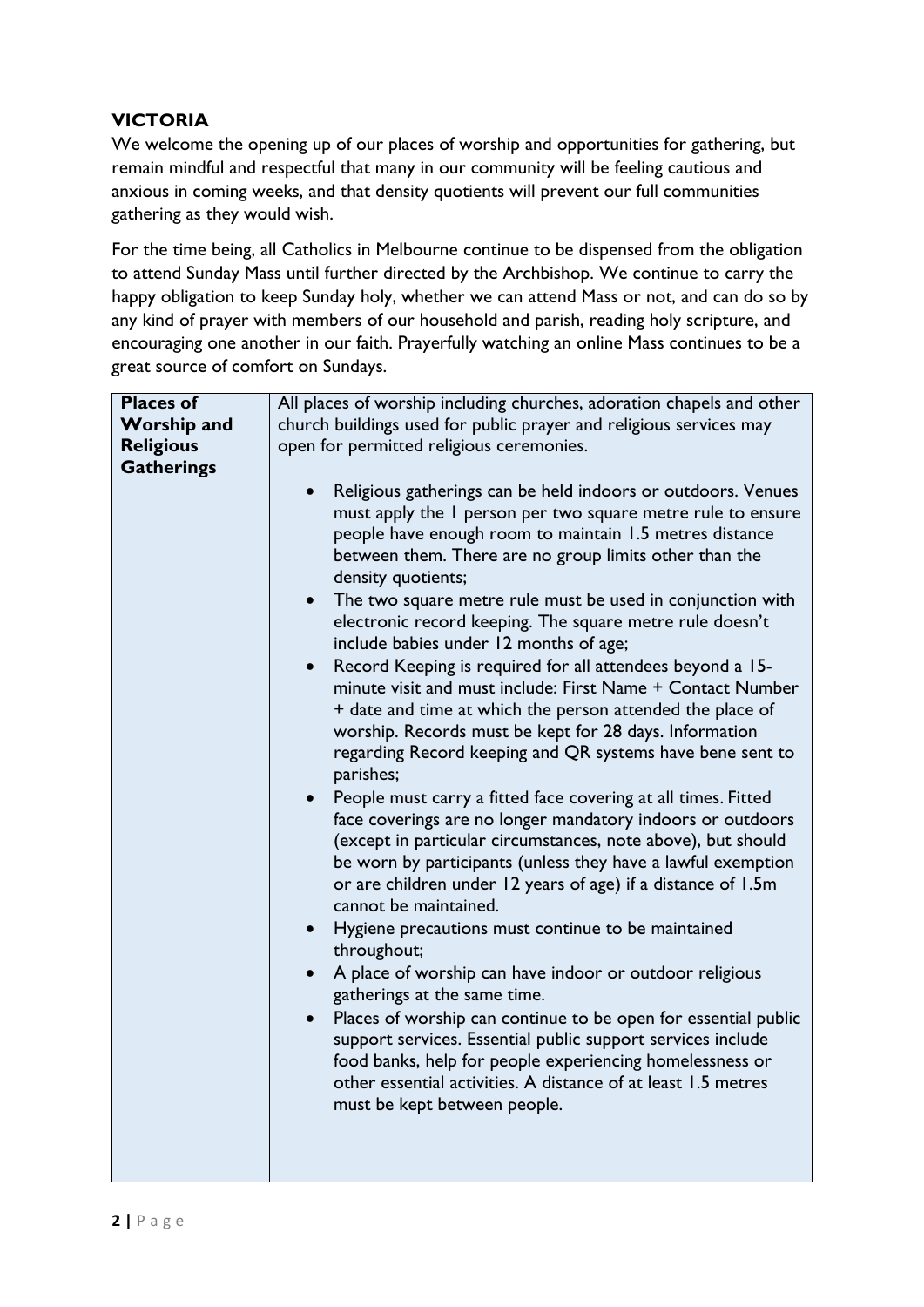|                                            | <b>OUTDOOR RELIGIOUS GATHERINGS</b>                                                                                                                                                                                                                                                                                                                                                                                                                                                                                                                                                                                                                                                                                                                                                                                                                                                                                                                                                                                                                                                                                                                                                                                                                                                                                                                                                                                                                                                        |
|--------------------------------------------|--------------------------------------------------------------------------------------------------------------------------------------------------------------------------------------------------------------------------------------------------------------------------------------------------------------------------------------------------------------------------------------------------------------------------------------------------------------------------------------------------------------------------------------------------------------------------------------------------------------------------------------------------------------------------------------------------------------------------------------------------------------------------------------------------------------------------------------------------------------------------------------------------------------------------------------------------------------------------------------------------------------------------------------------------------------------------------------------------------------------------------------------------------------------------------------------------------------------------------------------------------------------------------------------------------------------------------------------------------------------------------------------------------------------------------------------------------------------------------------------|
|                                            | Places of worship may hold religious ceremonies outdoors<br>(note spaces below);<br>It is recommended that fitted face coverings be worn<br>outdoors if a distance of 1.5m between persons cannot be<br>maintained;<br>Outdoor religious gatherings must be held in an outdoor<br>$\bullet$<br>space that is near to the place of worship hosting the service.<br>This means:<br>- a service could be held on the grounds of a place of<br>worship or in the car park;<br>- a public outdoor space, like a park, close to the place of<br>worship. You may need a permit from your local council. You<br>can find your local council using Know Your Council;<br>- schools that want to host an outdoor religious ceremony<br>should do so near their place of worship. For many schools<br>this could be the school's oval or sports grounds (if, for<br>example the school assembly hall is used for religious<br>activities and is therefore a place of worship). Schools can<br>find further information on advice for schools and through<br>Melbourne Archdiocese Catholic Schools.                                                                                                                                                                                                                                                                                                                                                                                                  |
| General<br>Liturgical<br><b>Guidelines</b> | These Liturgical Guidelines are intended to assist Clergy and faithful<br>in the reverent and joyful celebration of Holy Mass while maintaining<br>the health and safety precautions offered through health and<br>government authorities. It is by carefully observing the directives and<br>precautions outlined in this document that the celebration of Mass,<br>even with continued limitations of restrictions, can take place<br>prudently. We look forward to gathering together with all our<br>people to safely celebrate the Eucharistic Sacrifice, but in the<br>meantime we will follow these guidelines with diligence, using<br>common sense and respect for others.<br>As noted above, we welcome the further opening up of our places of<br>worship and opportunities for gathering, but remain mindful and<br>respectful that many in our community will be cautious and anxious<br>in coming weeks.<br><b>FACE COVERINGS and SANITISING</b><br>Face coverings are no longer mandatory. However, they are<br>required if the distancing measures of 1.5m cannot be<br>maintained between people. We must also be respectful of<br>those who 'want' to wear them.<br>Wearing a fitted face covering is strongly recommended<br>$\bullet$<br>outdoors if a distance of 1.5 metres from other people<br>cannot be maintained.<br>Sanitiser must continue to be used regularly throughout the<br>$\bullet$<br>Liturgy, and celebrants must visibly sanitise before and after |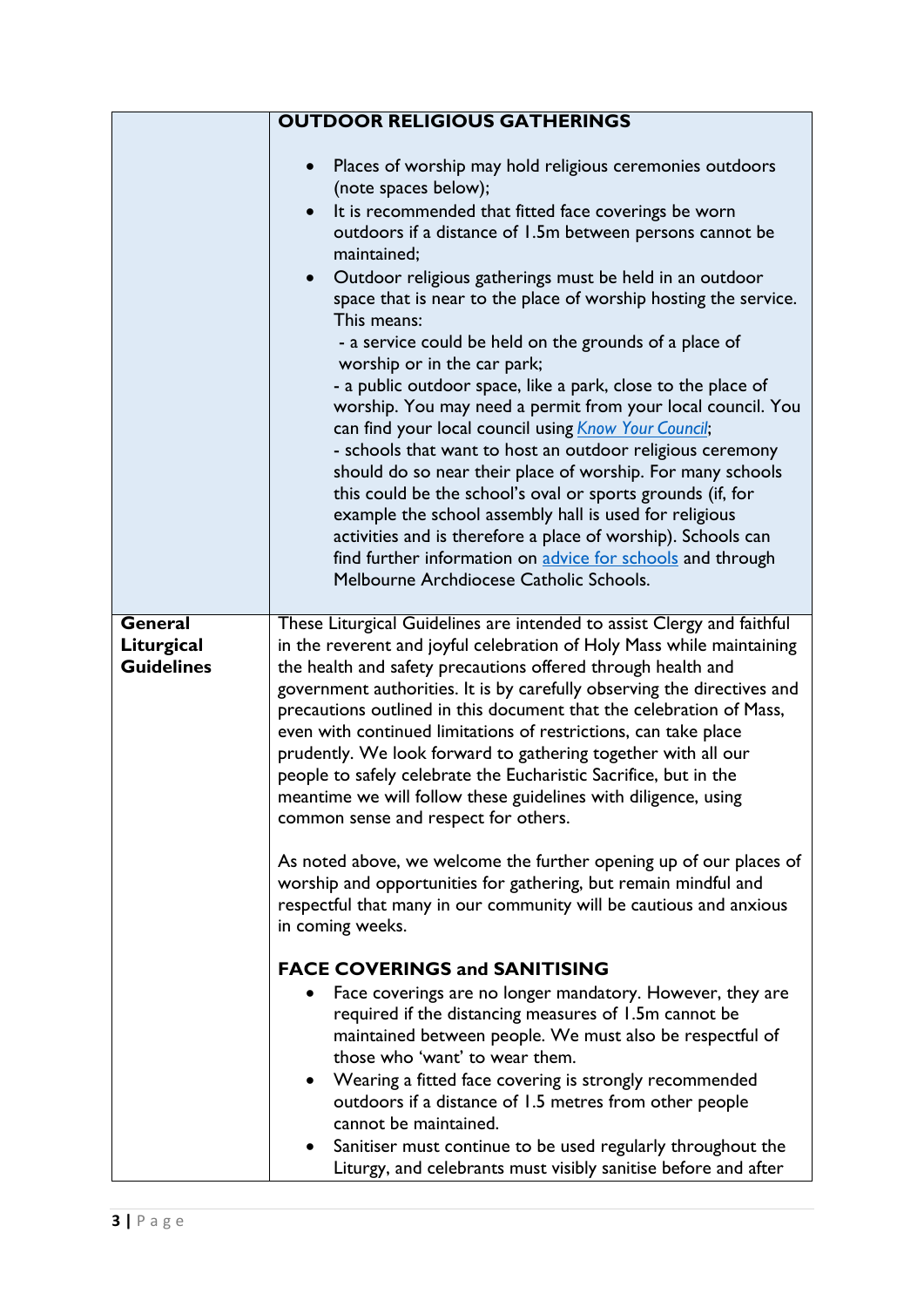the distribution of Holy Communion.

**SINGING** (see reference further below)

#### **LITURGY OF THE WORD**

Face coverings are not mandatory for readers.

#### **LITURGY OF THE EUCHARIST**

 The hosts to be consecrated for the faithful should be placed on a separate Paten (or Ciborium) to the Paten holding the host that the priest will consume.

### **HOLY COMMUNION**

*The following information is designed to allow for the distribution of Holy Communion at Mass in a safe manner for both ministers and communicants. All liturgical norms that govern the ordinary distribution of Holy Communion are observed in these norms, preserving the integrity of the celebration and distribution of the Eucharist.*

With the movement for Victoria into the COVIDSafe planning phase we are now able to gather in greater numbers and to again receive Holy Communion. Receiving Our Lord in this way is a moment of great significance and of personal intimacy with Jesus, and the Church wants to ensure it is done with dignity and respect.

The Archbishop has reviewed the measures that had been in place for the safe distribution of Holy Communion. The Sacrament may be received without restriction both on the tongue and in the hand at the decision of the person who is distributing Holy Communion. The Archbishop leaves it to each minister distributing the sacrament to determine whether they feel comfortable doing so on the tongue at this stage. Everyone is asked to be patient – we have a number of clergy and people who are in a high risk category for their health due to age or other factors, so the lifting of this provision is subject to the minister in each circumstance. Ministers are asked to show care and regard for communicants, most of whom have not been at Mass in any regular way for most of the year.

**Fitted face coverings throughout the celebration of Mass and the reception of Holy Communion are no longer mandatory unless a distance of 1.5m cannot be maintained.**  The following directions are recommended:

**The Priest or (minister):**

Sanitises hands before beginning distribution.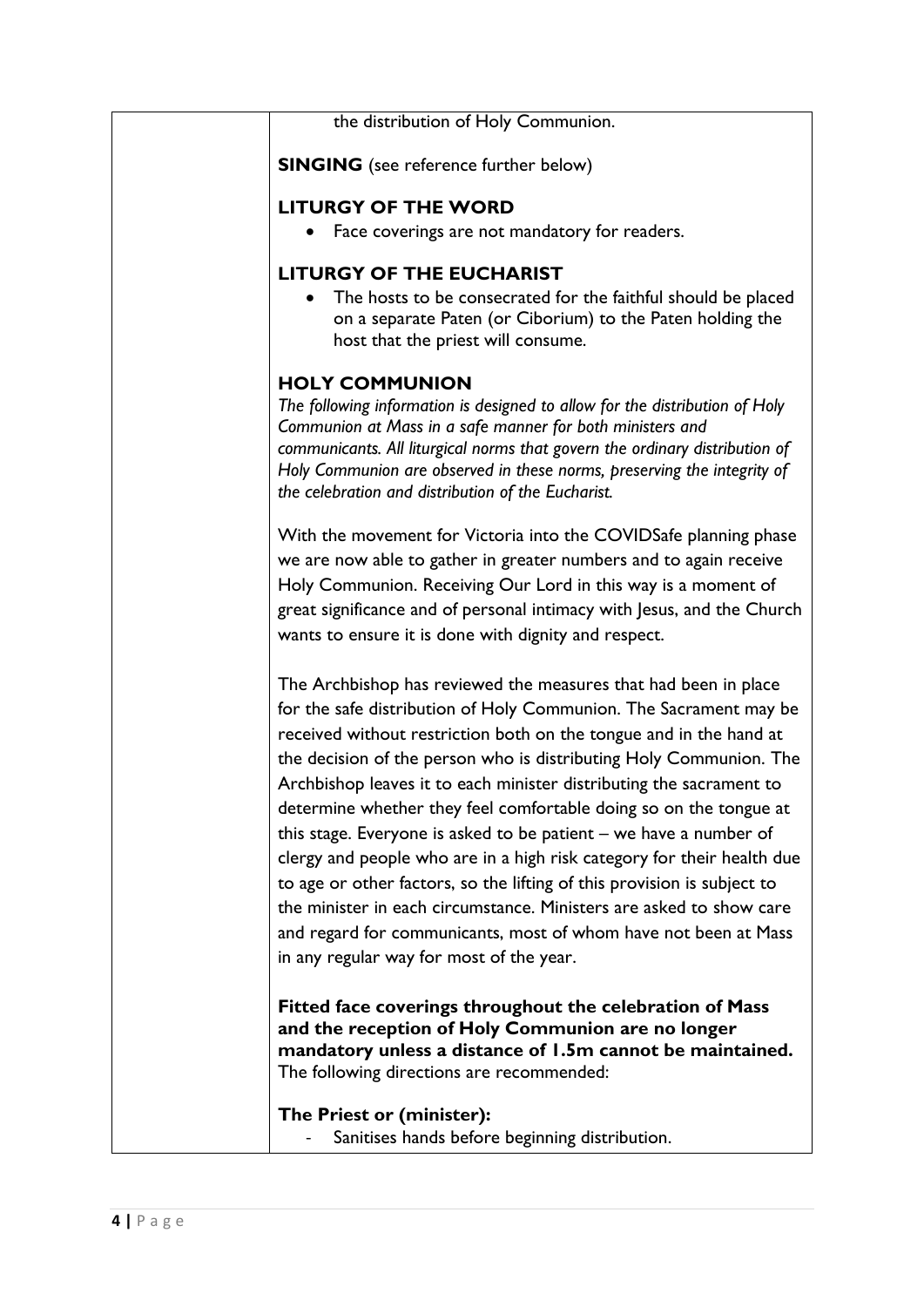|                       | - Each communicant comes forward to a place approximately                                                                           |
|-----------------------|-------------------------------------------------------------------------------------------------------------------------------------|
|                       | 1.5 metres away.                                                                                                                    |
|                       | Exchanges the dialogue.                                                                                                             |
|                       | Places the host slightly above the outstretched and flat hands                                                                      |
|                       | of the communicant.                                                                                                                 |
|                       | Waits until the communicant has moved away before calling                                                                           |
|                       | forth the next person.                                                                                                              |
|                       | Sanities hands after completing distribution.                                                                                       |
|                       | Those receiving Holy Communion on the tongue should be                                                                              |
|                       | requested to present last. It is advised that sanitation take                                                                       |
|                       | place between each communicant in this instance.                                                                                    |
|                       | <b>The Communicant:</b>                                                                                                             |
|                       | Required distancing between communicants is maintained in                                                                           |
|                       | the queue.                                                                                                                          |
|                       | Sanitises hands at a dispensing station before coming to                                                                            |
|                       | receive Communion.                                                                                                                  |
|                       | Engages in the dialogue and receives the host in the hand.                                                                          |
|                       | Steps several metres to the side, and away from the priest.                                                                         |
|                       | Returns to their seat via a different pathway.                                                                                      |
|                       |                                                                                                                                     |
| <b>Singing</b>        | Singing is permitted. Group singing is safest when the following                                                                    |
|                       | measures are applied:                                                                                                               |
|                       | singing outside or in a well-ventilated room (with windows<br>open);                                                                |
|                       | physical distancing of at least 2 metres between each<br>۰.                                                                         |
|                       | person while singing;                                                                                                               |
|                       | short performances (of less than an hour);                                                                                          |
|                       | singing softly.                                                                                                                     |
|                       |                                                                                                                                     |
|                       | Fans, free standing or ceiling, are not recommended for use in<br>enclosed indoor spaces for singing. Performers should be 5 meters |
|                       | from the audience where practical.                                                                                                  |
|                       |                                                                                                                                     |
| <b>Private</b>        | Places of worship are open for private worship, for example                                                                         |
| Worship               | individual prayer.                                                                                                                  |
|                       | There is no specific limit on, or time for private prayer, but all                                                                  |
|                       | distancing, hygiene and density quotients must be met. This                                                                         |
|                       | should form part of the COVIDsafe plan. Note record                                                                                 |
|                       | keeping requirements below.                                                                                                         |
|                       |                                                                                                                                     |
| <b>Record Keeping</b> | All venues, including those of faith organisations, must apply the two                                                              |
|                       | square metre rule and use electronic record keeping through the<br>free Victorian Government QR Code Service or Victorian           |
|                       | Government Application Programming Interface (API) linked digital                                                                   |
|                       | system for attendees and visitors who attend the place of worship                                                                   |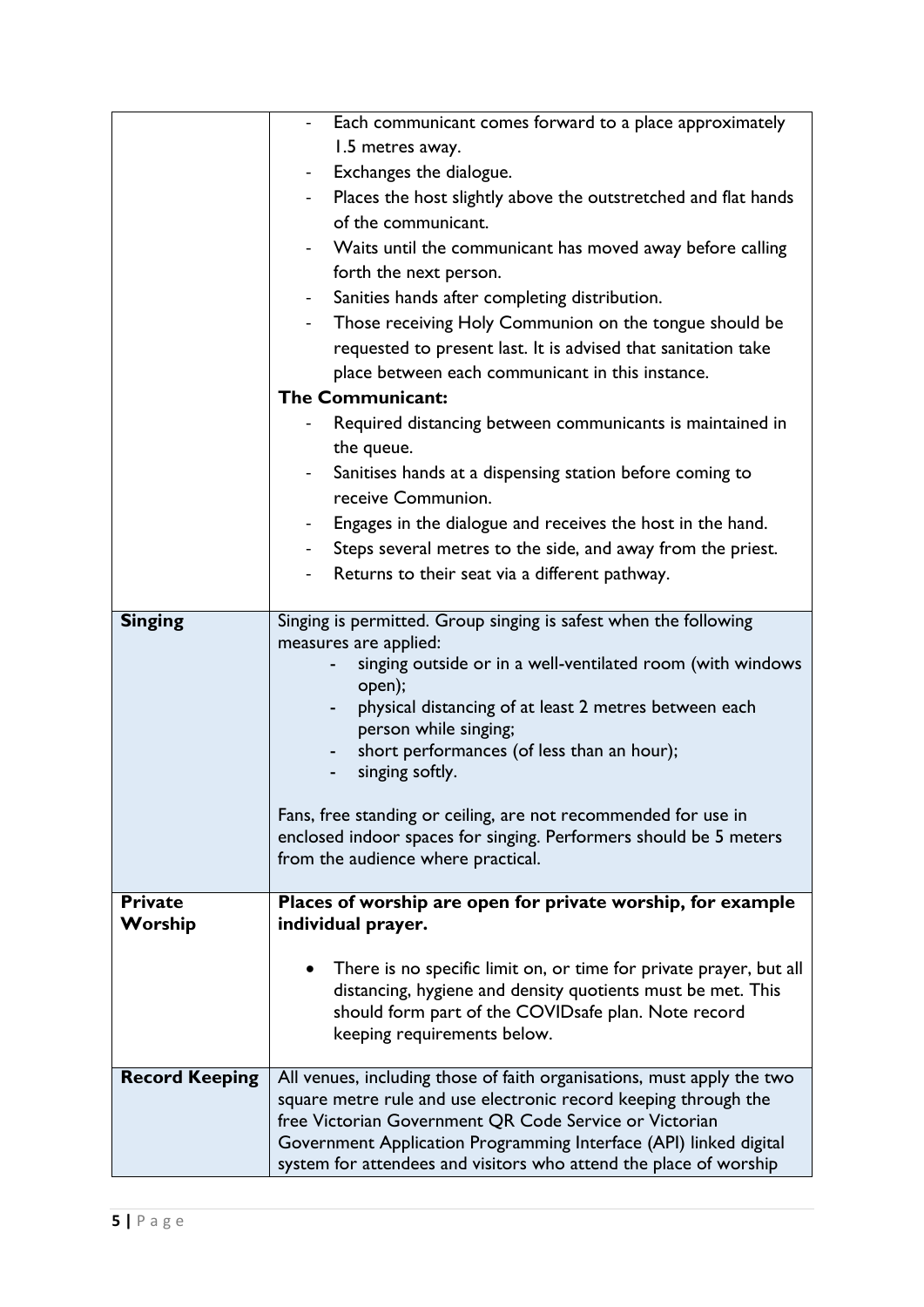|                 | for longer than 15 minutes. These records must be kept for at least<br>28 days. Information regarding Record keeping and QR systems have<br>bene sent to parishes.                                                                                                                                                                                                                                                                                                                                                                                                                                                                                                                                                                                                                                                                                                                                                                                                                                                                                                                                                                                                                                                                                                                         |
|-----------------|--------------------------------------------------------------------------------------------------------------------------------------------------------------------------------------------------------------------------------------------------------------------------------------------------------------------------------------------------------------------------------------------------------------------------------------------------------------------------------------------------------------------------------------------------------------------------------------------------------------------------------------------------------------------------------------------------------------------------------------------------------------------------------------------------------------------------------------------------------------------------------------------------------------------------------------------------------------------------------------------------------------------------------------------------------------------------------------------------------------------------------------------------------------------------------------------------------------------------------------------------------------------------------------------|
| <b>Signage</b>  | Where a place of worship has a publicly accessible space, faith<br>organisations must display signage at each public entry to each<br>indoor and outdoor space, indicating maximum capacity, COVIDSafe<br>hygiene and physical distancing requirements.                                                                                                                                                                                                                                                                                                                                                                                                                                                                                                                                                                                                                                                                                                                                                                                                                                                                                                                                                                                                                                    |
| Cleaning        | Faith organisations should ensure shared spaces and public spaces are<br>cleaned with disinfectant regularly, with high touch surfaces cleaned<br>twice each day. Shared equipment should be cleaned between uses.<br>• Reusable and communal resources such as service sheets, religious<br>texts, etc. may be used but must be cleaned between uses. It is<br>recommended that single use print outs be used, or people should<br>be encouraged to bring their own items of significance.<br>• Devotional items may be left in place but must be venerated in<br>ways that do not involve touching or kissing them (such as by bowing<br>or other faith appropriate action).                                                                                                                                                                                                                                                                                                                                                                                                                                                                                                                                                                                                             |
| <b>Weddings</b> | Weddings can be held indoors or outdoors. A place of worship must<br>apply the two square metre rule to ensure people have enough room<br>to maintain 1.5 metres distance between them. There are no<br>maximum attendee caps indoors or outdoors dependent on the<br>density allowances. The square metre rule includes the couple and<br>the celebrant, but not the photographer. Children under babies 12<br>months of age are not included.<br>Hygiene precautions must be maintained throughout;<br>It is strongly recommended that fitted face coverings be worn<br>indoors and outdoors when a distance of 1.5 metres from<br>other people cannot be maintained.<br>A photographer is not counted as a guest under the wedding<br>gathering limits. There is no limit on the number of<br>photographers or videographers for each wedding. When<br>taking photos, a photographer should always stay 1.5 metres<br>away from others.<br>Following a wedding, the church must be cleaned in<br>accordance with the guidance on routine environmental<br>cleaning and disinfection in the community, available at:<br>https://www.health.gov.au/resources/publications/coronavirus-<br>covid-19-information-about-routine-environmental-cleaning-<br>and-disinfection-in-the-community |
| <b>Funerals</b> | Funerals can be held indoors or outdoors. The place of worship<br>must apply the two square metre rule to ensure people have enough<br>room to maintain 1.5 metres distance between them. There are no                                                                                                                                                                                                                                                                                                                                                                                                                                                                                                                                                                                                                                                                                                                                                                                                                                                                                                                                                                                                                                                                                     |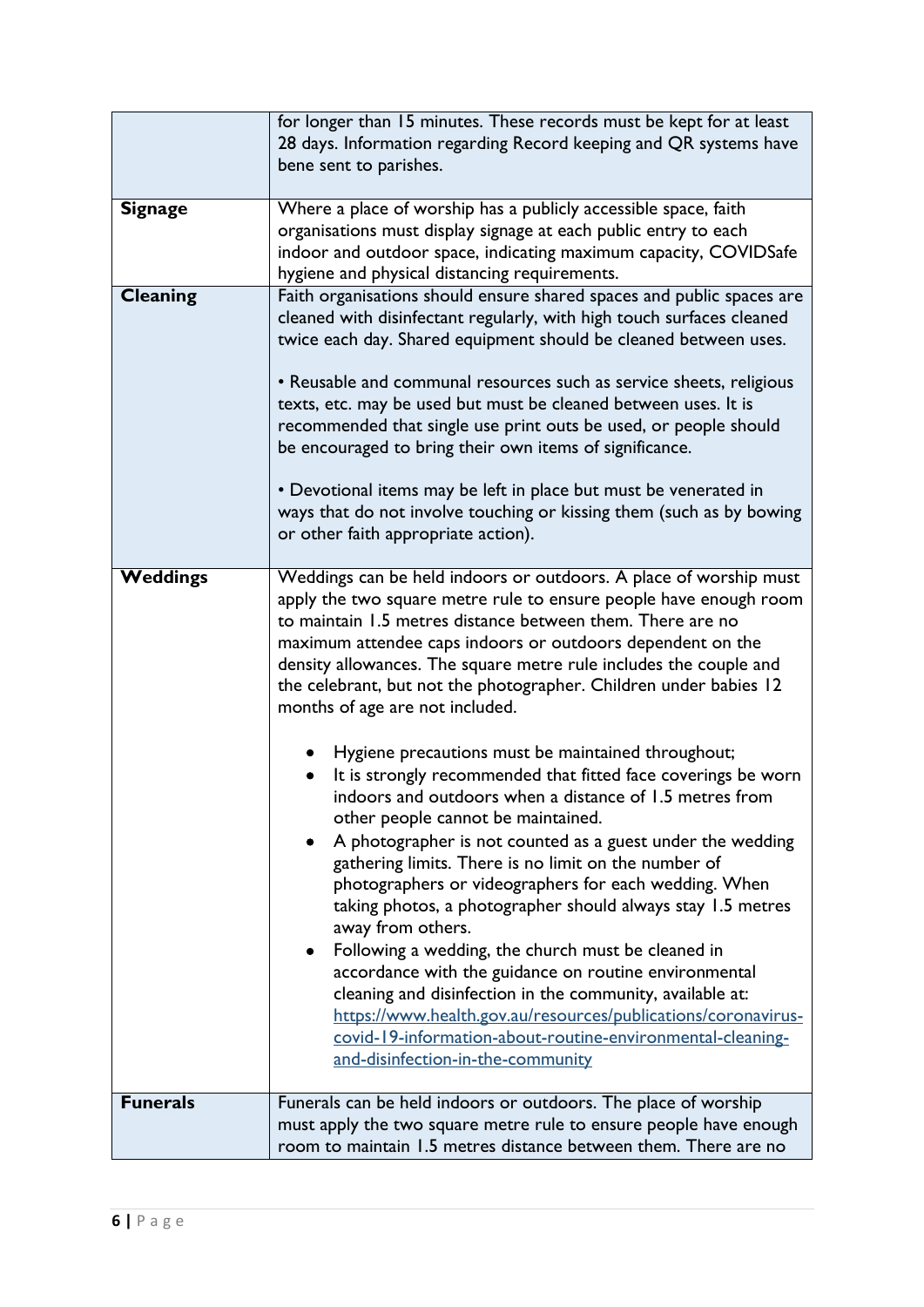|                 | maximum attendee caps indoors or outdoors dependent on the<br>density allowances.<br>The square metre rule doesn't include the people required to<br>conduct the funeral;<br>Hygiene precautions must be maintained throughout;<br>It is strongly recommended that fitted face coverings be worn<br>indoors and outdoors when a distance of 1.5 metres from<br>other people cannot be maintained;<br>It is possible to have minimal refreshments in the Parish hall<br>or centre after the funeral is concluded, please note below<br>the section on Social Gatherings. The hall or space must also<br>be assessed for its capacity using the two square metre rule.<br>Permission is granted to hold the funeral liturgy in a funeral<br>$\bullet$<br>parlour, if the family so wish;<br>Following a funeral, the church must be cleaned in accordance<br>with the guidance on routine environmental cleaning and<br>disinfection in the community, available at:<br>https://www.health.gov.au/resources/publications/coronavirus-<br>covid-19-information-about-routine-environmental-cleaning-<br>and-disinfection-in-the-community                                                                                                                                                                                     |
|-----------------|----------------------------------------------------------------------------------------------------------------------------------------------------------------------------------------------------------------------------------------------------------------------------------------------------------------------------------------------------------------------------------------------------------------------------------------------------------------------------------------------------------------------------------------------------------------------------------------------------------------------------------------------------------------------------------------------------------------------------------------------------------------------------------------------------------------------------------------------------------------------------------------------------------------------------------------------------------------------------------------------------------------------------------------------------------------------------------------------------------------------------------------------------------------------------------------------------------------------------------------------------------------------------------------------------------------------------|
| <b>Baptisms</b> | Baptisms may be celebrated under the latest outdoor and indoor<br>religious gathering limits and record keeping protocols. Note specific<br>hygiene precautions must still be maintained around use of oils and<br>water.<br>Baptism by immersion or baptisms using already blessed<br>water are to be avoided. Fresh water is to be used in every<br>individual instance of baptism, and immediately drained<br>afterwards;<br>Fresh water is blessed and used for each baptism;<br>The child to be baptised is held by the parents throughout;<br>The welcoming blessing of the child is done by the priest<br>٠<br>without physical contact with the child;<br>The two anointings are done using single-use cotton buds;<br>The water is poured by the priest on the head of the child<br>$\bullet$<br>from above:<br>The dressing of the child in a white garment is done by the<br>parents;<br>The lighting of the candle is done by the person holding the<br>candle;<br>It is strongly recommended that fitted face coverings be worn<br>indoors and outdoors when a distance of 1.5 metres from<br>other people cannot be maintained;<br>Hygiene precautions must be maintained throughout;<br>Following a Baptism indoors, the church must be cleaned in<br>accordance with the guidance on routine environmental |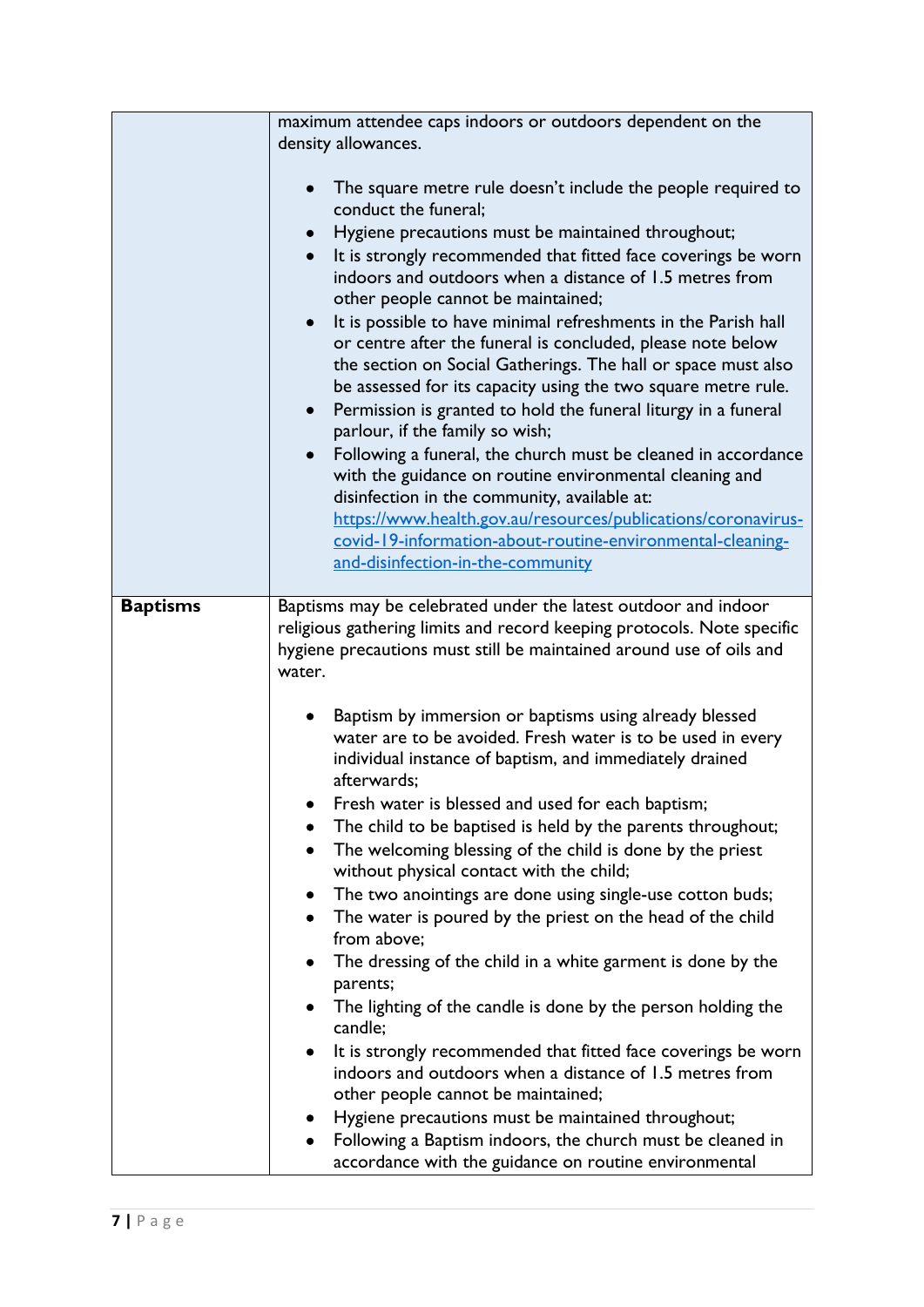|                      | cleaning and disinfection in the community, available at:               |
|----------------------|-------------------------------------------------------------------------|
|                      | https://www.health.gov.au/resources/publications/coronavirus-           |
|                      |                                                                         |
|                      | covid-19-information-about-routine-environmental-cleaning-              |
|                      | and-disinfection-in-the-community                                       |
|                      |                                                                         |
| <b>Penance</b>       | First and Second Rite of Reconciliation may be celebrated. All          |
|                      | hygiene and distancing measures must be met at all times.               |
|                      |                                                                         |
|                      |                                                                         |
|                      | Record keeping is not mandatory if confidentiality is required and      |
|                      | people are present for no more than 15 minutes. NOTE: This applies      |
|                      | also to the Sacrament of Reconciliation.                                |
|                      |                                                                         |
|                      | If there arises an urgent need to impart sacramental absolution to      |
|                      |                                                                         |
|                      | several people together out of grave necessity (eg. to a group of       |
|                      | persons in a hospital setting who are dying from Coronavirus), then     |
|                      | permission is to be sought from the Regional Vicar. The provisions of   |
|                      | Can.961 and 962 are to be met and applied for validity.                 |
| <b>Confirmations</b> | <b>NOTE: All Clergy have received information regarding</b>             |
|                      | planning for Confirmations in 2021.                                     |
|                      |                                                                         |
|                      |                                                                         |
|                      | A. Preparing for the Celebration:                                       |
|                      | - In consultation with the Regional Vicar, Parish Priests are delegated |
|                      | to determine locally whether Confirmation will be conferred within      |
|                      | Mass or without Mass.                                                   |
|                      | - Locations for consideration include: inside the parish church         |
|                      | (according to permitted numbers); outside the parish church             |
|                      | (provided due reverence can be observed); or in a suitably prepared     |
|                      |                                                                         |
|                      | and decorated school hall according to the permitted single-class       |
|                      | numbers (parents would not be permitted).                               |
|                      | - Each local community can determine the days and times most            |
|                      | suitable for their celebrations. The Office of the Vicar General is to  |
|                      | be kept informed of the schedule.                                       |
|                      | - Keep in mind the current guides around wearing of face coverings      |
|                      |                                                                         |
|                      | indoors, density and hygiene precautions to determine the numbers       |
|                      | of people allowed to be present in a church.                            |
|                      | - In consultation with the Regional Vicar, in parishes with large       |
|                      | numbers of candidates, a parish priest may enlist another parish        |
|                      | priest from a neighbouring parish to assist with some sessions.         |
|                      | - When possible, pastors should provide live-streaming services of      |
|                      | the celebration of the Order of Confirmation. This will offer the       |
|                      |                                                                         |
|                      | Confirmandi and families happy memories about this important            |
|                      | celebration.                                                            |
|                      |                                                                         |
|                      | <b>B. The Celebration</b>                                               |
|                      | - The Sacrament is to be celebrated using the approved Rite of          |
|                      | Confirmation (within Mass or Outside of Mass)                           |
|                      | - Conduct all standard protocols for preparing and sanitising the       |
|                      | liturgical space before and after the celebration.                      |
|                      |                                                                         |
|                      | - The Priest is to follow the health and safety guidelines enumerated   |
|                      | in the Archdiocesan guidelines for the celebration of the Mass.         |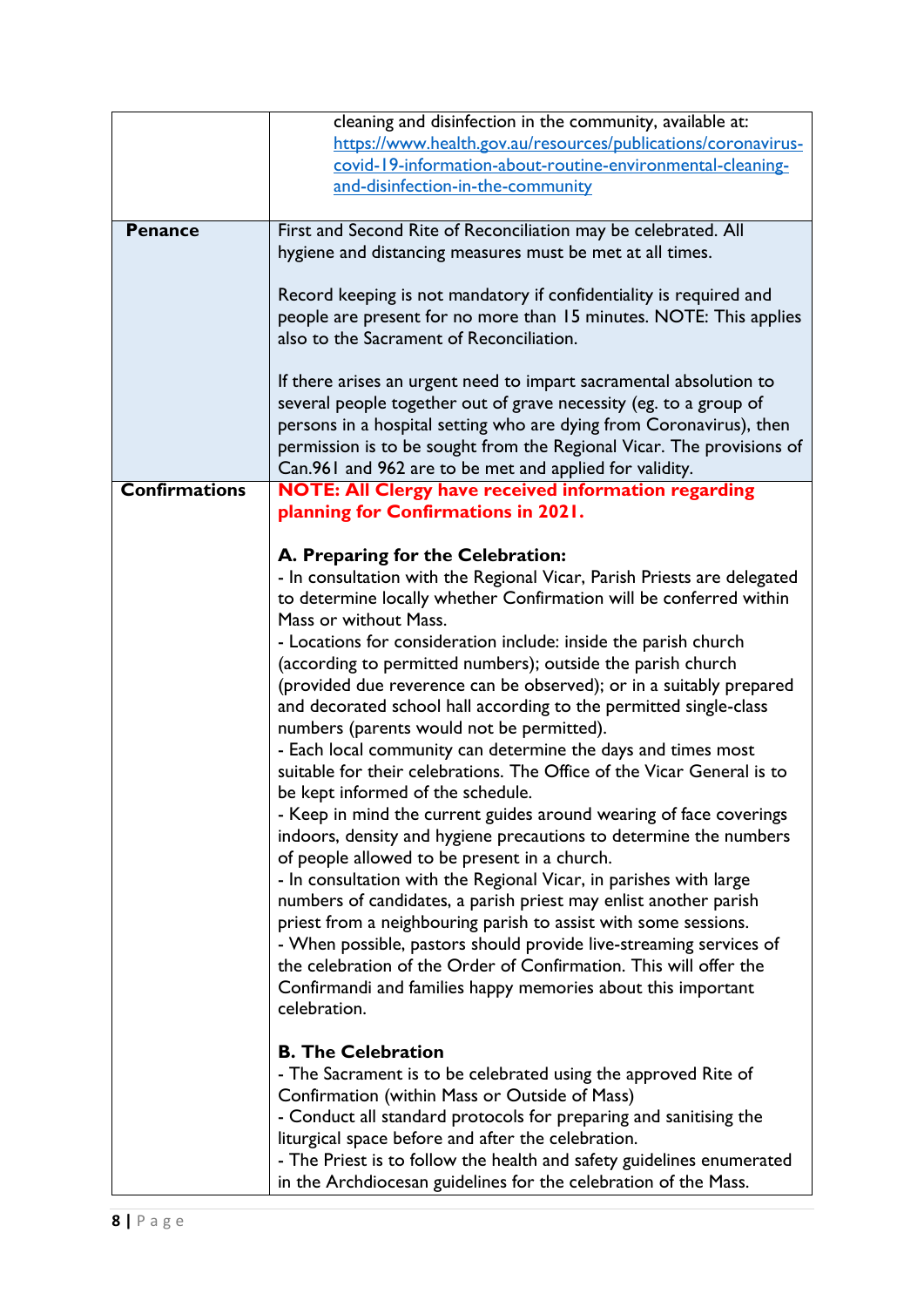| - Prior to the start of the liturgy, a small table should be placed    |
|------------------------------------------------------------------------|
|                                                                        |
| appropriately that would hold the Sacred Chrism, a purificator,        |
| sufficient cotton swabs (I for each candidate), and an empty           |
| container (with a lid) to act as a receptacle for the disposal of the  |
| swabs.                                                                 |
| - The Priest, the candidate for Confirmation (if over the age of 12),  |
| and the proxy sponsor/sponsor are to wear a face covering              |
| throughout the sacramental action.                                     |
|                                                                        |
| <b>C. Gestures during Confirmation</b>                                 |
| The Laying on of Hands:                                                |
| This is to take place by a gesture of extending your hands over and    |
| above the heads of the group of candidates to be confirmed, as the     |
| Prayer of Confirmation is said. There is to be no physical contact     |
| with anyone to be confirmed.                                           |
|                                                                        |
| Anointing with Chrism:                                                 |
| - The Sacred Chrism to be used during the Sacrament should be          |
| poured into a separate vessel than the one in which the Chrism is      |
| kept. The vessel must be sanitised properly before use.                |
| - The Priest is to sanitise his hands prior to the anointing with      |
| Chrism.                                                                |
|                                                                        |
| - A single-use cotton swab, dipped into the Chrism, must be used to    |
| anoint. There is to be no physical contact with the one being          |
| anointed. The tip of the cotton swab is used to anoint on the          |
| forehead. The cotton bud is to be immediately disposed of after each   |
| single use in the container provided. A new cotton bud is to be used   |
| for each person to be anointed.                                        |
| - The Priest should use sanitiser as often as needed.                  |
| - Any leftover Chrism in the vessel should be disposed of in the       |
| liturgically proper manner. It should not be returned to the container |
| in which the Chrism is usually stored.                                 |
| - If needed, more Chrism can be obtained from the Cathedral in the     |
| usual way.                                                             |
|                                                                        |
| <b>Gesture of Peace:</b>                                               |
| The gesture of peace (eg. hand shake, the touching of the cheek), no   |
| longer envisaged in the current Ritual, is to be dispensed with        |
| entirely. The gesture is not to take place. The words of the exchange  |
| of peace, however, are still to be said.                               |
|                                                                        |
| <b>Other Actions:</b>                                                  |
| All other gestures or symbolic actions involving physical contact or   |
|                                                                        |
| sharing are not permitted (e.g. lighting of candles; presenting of     |
| symbols for confirmation; issuing of certificates; etc.).              |
| Sponsor/s:                                                             |
|                                                                        |
| If the density quotient for a church does not allow large enough       |
| numbers to be present, it is encouraged that one proxy sponsor         |
| stand in the place of the sponsors for all the candidates to be        |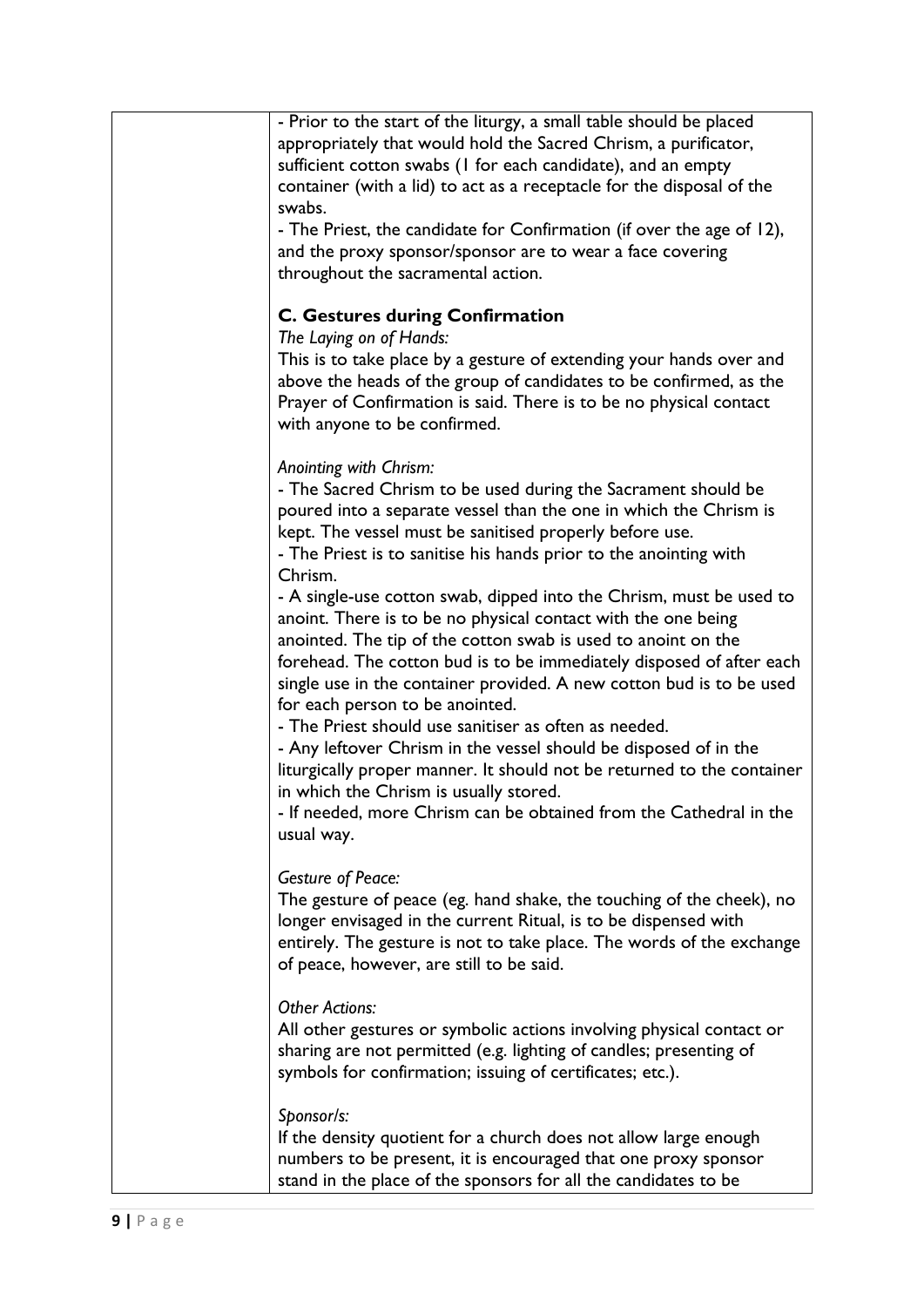|                                                                                     | confirmed in a single Liturgy. If adequate spacing and capacity allows,<br>each candidate may have their individual sponsor present along with<br>family. The sponsor is to remain near to the one to be confirmed,<br>but no physical contact is to be made. The sponsor is not to place<br>their hand upon the shoulder of the one to be confirmed, and must<br>wear their face covering at all times unless they are a member of the<br>household.<br><b>Other Considerations</b><br>- If pictures are requested by the Confirmandi for their families, it<br>should be taken in a planned and orderly manner so as to observe<br>physical distancing at all times.<br>- Simple gatherings after the celebration of Confirmation may take<br>place and must follow the directives under Social Gatherings.<br>- When recording in the Register the name of the priest who has<br>confirmed, note is to be made of the delegation granted by the<br>Regional Vicar, if appropriate. The same applies in notifying the Parish<br>of Baptism of the one confirmed. It is the Sponsor's name, not the<br>name of the proxy sponsor that should be registered. |
|-------------------------------------------------------------------------------------|--------------------------------------------------------------------------------------------------------------------------------------------------------------------------------------------------------------------------------------------------------------------------------------------------------------------------------------------------------------------------------------------------------------------------------------------------------------------------------------------------------------------------------------------------------------------------------------------------------------------------------------------------------------------------------------------------------------------------------------------------------------------------------------------------------------------------------------------------------------------------------------------------------------------------------------------------------------------------------------------------------------------------------------------------------------------------------------------------------------------------------------------------------------|
| <b>Livestreaming</b>                                                                | Follows the indoor limits for gathering (see above for the rules on<br>spacing). Technicians must be included in this limit.                                                                                                                                                                                                                                                                                                                                                                                                                                                                                                                                                                                                                                                                                                                                                                                                                                                                                                                                                                                                                                 |
| <b>Social</b><br><b>Gathering on</b><br><b>Church Sites</b>                         | Food or drink can be served for the purpose of hospitality<br>before or after a religious gathering, for example providing<br>congregants with tea, coffee and refreshments. It is<br>recommended that single use items are used to serve food or drink,<br>and that only designated people serve or distribute food or drinks.<br>(For example, one designated person uses the urn to dispense hot<br>water for tea, or one person serves food using tongs and gloves). No<br>self-serve buffet-style set ups should be used. Density capacity on any<br>church premises must also be met (Iperson per two square metre<br>rule ad use of electronic record keeping).                                                                                                                                                                                                                                                                                                                                                                                                                                                                                       |
| <b>Public</b><br><b>Gatherings in</b><br><b>Public Spaces</b><br><b>Home Visits</b> | Permitted up to 200 people from across multiple households,<br>friends and/or family, outdoors. Infants under 12 months not included<br>in the cap. A public place means an area that everyone can access,<br>for example a local park or the beach. It is strongly recommended<br>that fitted face coverings should be worn if the 1.5m distancing<br>between people cannot be maintained.                                                                                                                                                                                                                                                                                                                                                                                                                                                                                                                                                                                                                                                                                                                                                                  |
|                                                                                     | Each day, a household can receive up to 100 different visitors per<br>day, including dependents, either together or separately.<br>Infants under 12 months are excluded from the visitor cap.<br>Religious gatherings and prayer groups held at a private<br>residence are subject to the private gathering limit.<br>It is strongly recommended that participants wear fitted<br>face coverings if a personal distance of 1.5m metres cannot be<br>maintained.                                                                                                                                                                                                                                                                                                                                                                                                                                                                                                                                                                                                                                                                                              |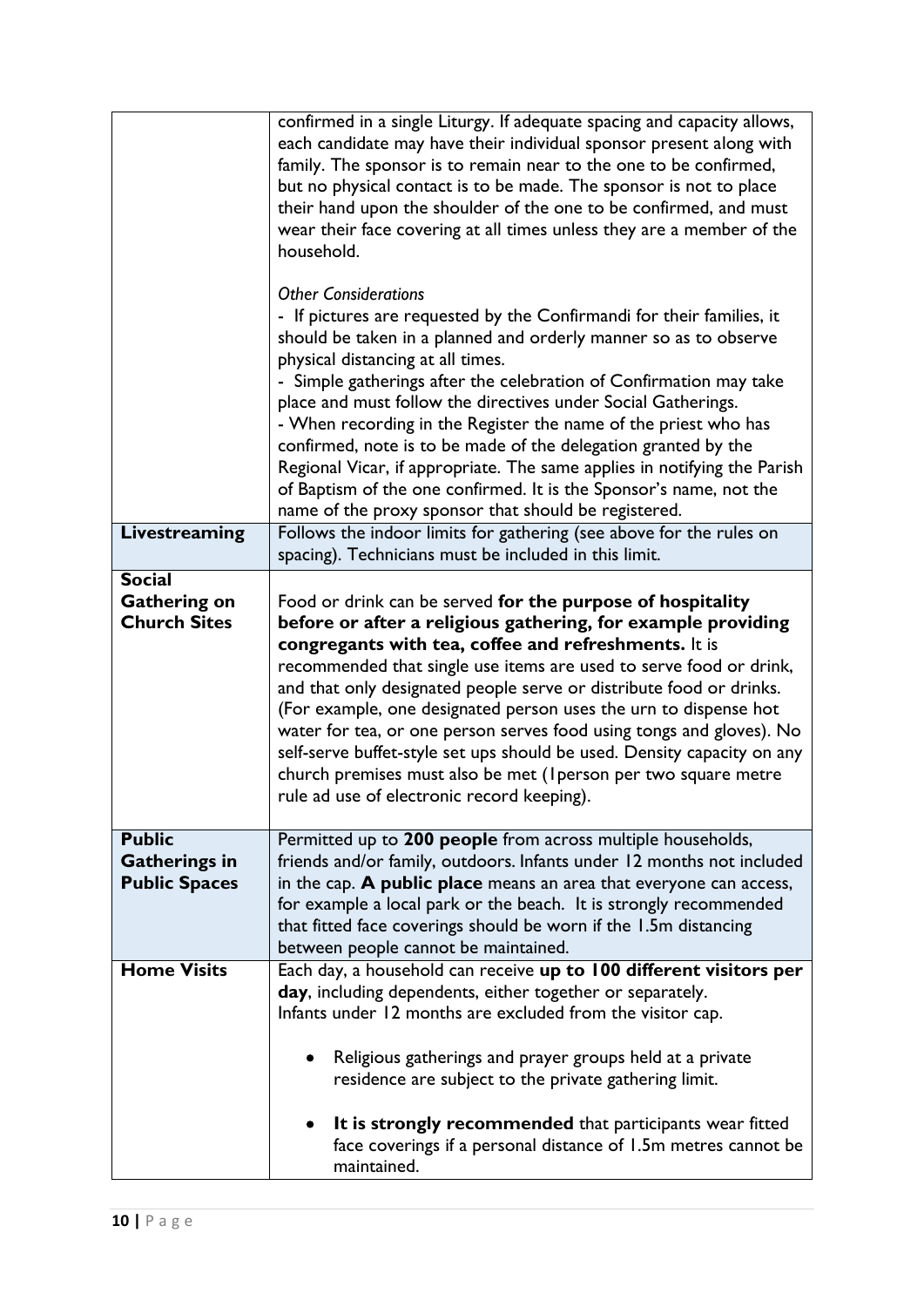|                        | • Contact details must be recorded.                                                                                                                                                                                                                             |
|------------------------|-----------------------------------------------------------------------------------------------------------------------------------------------------------------------------------------------------------------------------------------------------------------|
|                        | Faith leaders and pastoral ministers may visit someone in                                                                                                                                                                                                       |
|                        | their home to provide religious guidance, to perform rituals                                                                                                                                                                                                    |
|                        | or for care and compassionate reasons. All hygiene and                                                                                                                                                                                                          |
|                        | distancing measures should be observed.                                                                                                                                                                                                                         |
| <b>Hospitals or</b>    | There are no restrictions on purpose, number or time of                                                                                                                                                                                                         |
| <b>Care Facilities</b> | visits.                                                                                                                                                                                                                                                         |
|                        | It should be noted that visitors will still be limited by rules of the                                                                                                                                                                                          |
|                        | care facility. This means that the number of visits, the length of the                                                                                                                                                                                          |
|                        | visit and the purpose of the visit are limited by the visiting rules set                                                                                                                                                                                        |
|                        | by the hospital. Rules may vary between hospitals to reflect different                                                                                                                                                                                          |
|                        | risks. For further information please visit:                                                                                                                                                                                                                    |
|                        | https://www.coronavirus.vic.gov.au/visiting-hospitals                                                                                                                                                                                                           |
|                        |                                                                                                                                                                                                                                                                 |
|                        | Visitors to any hospital or Care Facility across Victoria must<br>wear a fitted face covering. Contact should be made with<br>the hospital or facility before visiting as they may have<br>additional requirements, conditions or restrictions for<br>visitors. |
|                        |                                                                                                                                                                                                                                                                 |
|                        | As previously communicated, when Anointing the Sick,                                                                                                                                                                                                            |
|                        | permission is given to lay on hands by holding them above,                                                                                                                                                                                                      |
|                        | rather than upon the head, so as to avoid physical contact.                                                                                                                                                                                                     |
|                        | The anointing is to be carried out by dipping a cotton wool                                                                                                                                                                                                     |
|                        | ball, cotton bud into the bottle of Oil (do not use an Oil                                                                                                                                                                                                      |
|                        | Stock).                                                                                                                                                                                                                                                         |
|                        | Protective gloves could also be used, which can be disposed<br>$\bullet$                                                                                                                                                                                        |
|                        | of appropriately after a single use. Anointing the head would                                                                                                                                                                                                   |
|                        | be sufficient.                                                                                                                                                                                                                                                  |
|                        | If Holy Communion is given, follow the guidelines below:                                                                                                                                                                                                        |
|                        | Instructions from the health or care facility regarding sanitising                                                                                                                                                                                              |
|                        | and PPE; Wash hands or use a hand sanitiser once you enter a                                                                                                                                                                                                    |
|                        | home (if applicable) must be met;                                                                                                                                                                                                                               |
|                        |                                                                                                                                                                                                                                                                 |
|                        | Avoid any physical contact with the person or family during the<br>-                                                                                                                                                                                            |
|                        | visit;                                                                                                                                                                                                                                                          |
|                        | Use a hand sanitiser again before distributing Communion;                                                                                                                                                                                                       |
|                        | If the communicant usually receives Communion on the tongue,                                                                                                                                                                                                    |
|                        | strongly encourage him or her, for your safety as well as his /                                                                                                                                                                                                 |
|                        | hers, to receive Communion in the hand;                                                                                                                                                                                                                         |
|                        | Wash or sanitise your hands after the visit;                                                                                                                                                                                                                    |
|                        | Maintain optimum physical distance with everyone in the room,                                                                                                                                                                                                   |
|                        | except the patient;                                                                                                                                                                                                                                             |
|                        | Do not offer comfort through any physical contact.                                                                                                                                                                                                              |
|                        |                                                                                                                                                                                                                                                                 |
|                        | Physical distancing to the extent possible, disinfecting hands before                                                                                                                                                                                           |
|                        | and after pastoral encounters, and other current measures must be                                                                                                                                                                                               |
|                        | applied at all times.                                                                                                                                                                                                                                           |